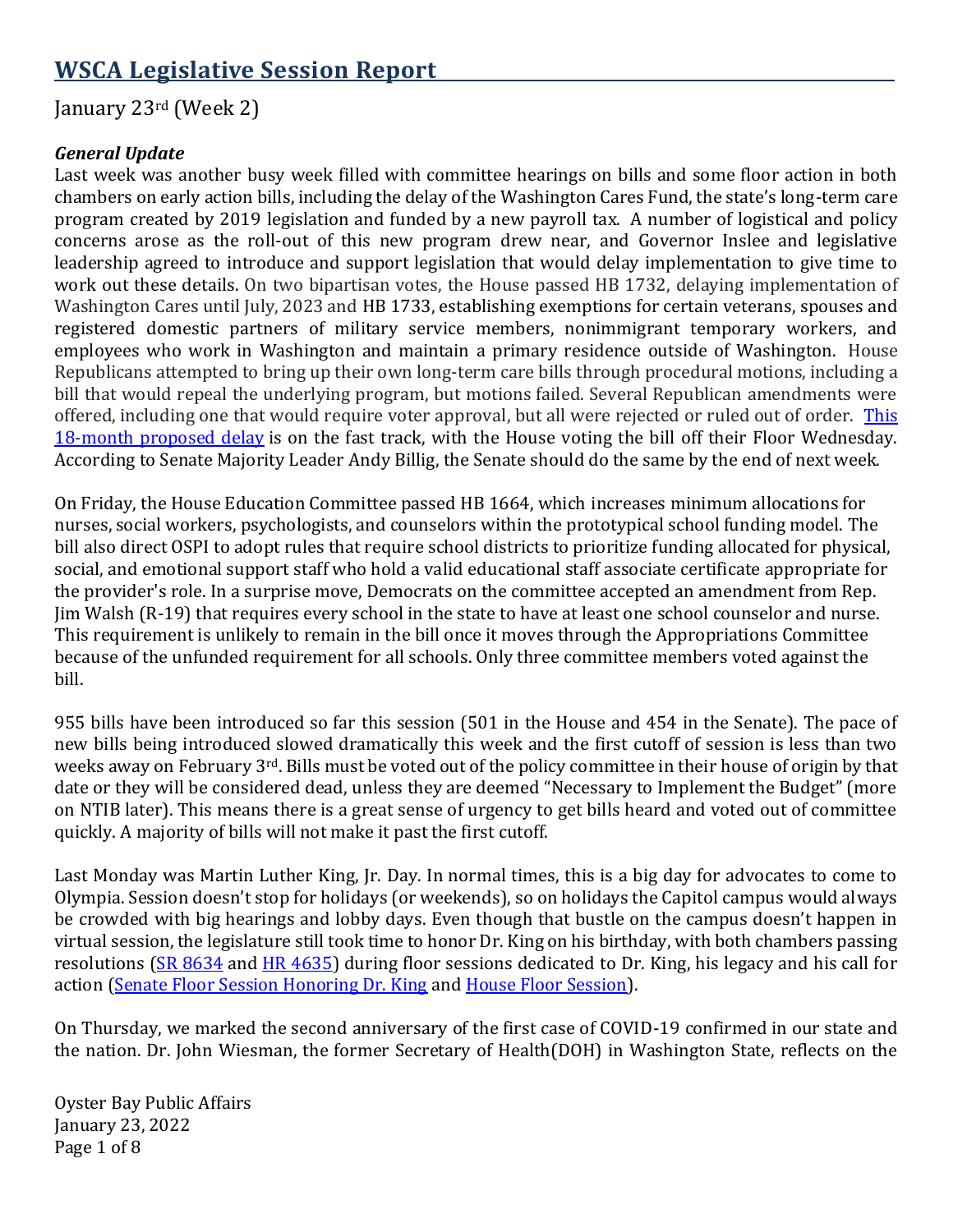moment the first case of COVID-19 was confirmed here in Association of State and Territorial Health Officials (ASTHO's) [podcast.](https://urldefense.proofpoint.com/v2/url?u=https-3A__newscast.astho.org_101-2Drecalling-2Dcovid-2D19s-2Dfirst-2Dcase-2Dpart-2D1_-3Ffbclid-3DIwAR2ODzGXSntUIslXLI98V9yidAEXH88ltj-5F6WnJp5cNQQDZQMZkkwNQPzLs&d=DwMGaQ&c=euGZstcaTDllvimEN8b7jXrwqOf-v5A_CdpgnVfiiMM&r=9CvkFtS6JNLm0gInAxXLMS1YDBLxYXHrEWpaXnSkn5YFbdStg-xmdv1f5Jt2Al1w&m=Sb0KgfqaeDM3ZSov-6z-PysvWXi_uMyjPFoHfHWDsyQ&s=xWbjBkrdmaOGs3JolBQydU0uhg3gIY04JpCD6edljpY&e=) According to DOH Secretary of Health Umair Shah, "We have now identified over one million cases in the state of Washington and have sadly lost over ten thousand lives."

[Click here](https://tvw.org/video/legislative-review-january-17-21-2022011267/) to watch this week's TVW Week in Review, which provides a good wrap-up of the past week in Olympia.

## **Upcoming Events**

## **Early Learning & K-12 Education (Senate) - Virtual - 1/24 @ 1:30pm**

SB 5902 - Public Hearing - Concerning the implementation of high school graduation credit requirements. SB 5925 - Public Hearing - Establishing the outdoor school for all program.

#### **Education (House) - Virtual - 1/25 @ 8:00am**

HB 1611 - Public Hearing - Advancing equity in programs for highly capable students. HB 1760 - Public Hearing - Expanding access to dual credit programs. HB 1867 - Public Hearing - Concerning dual credit program data. HB 2078 - Public Hearing - Establishing the outdoor school for all program.

#### **Appropriations (House) - Virtual - 1/25 @ 3:30pm**

HB 1699 - Exec Session - Permitting individuals retired from the public employees retirement system, the teachers retirement system, and the school employees retirement system additional opportunities to work for a school district for up to 1,040 hours per school year while in receipt of pension benefits until July 1, 2025.

## **College & Workforce Development (House) - Virtual - 1/26 @ 8:00am**

HB 1805 - Exec Session - Concerning the opportunity scholarship program.

#### **State Government & Elections (Senate) - Virtual - 1/26 @ 8:00am**

SB 5854 - Public Hearing - Concerning ethical performance of faculty duties.

## **Education (House) - Virtual - 1/27 @ 1:30pm**

HB 1759 - Exec Session - Requiring school districts and other public education entities to make information from the department of health about substance use trends, overdose symptoms and response, and the secure storage of prescription drugs, over-the-counter medications, and firearms and ammunition, available through their websites and other communication resources. HB 1834 - Exec Session - Concerning student excused absences for mental health reasons.

Oyster Bay Public Affairs January 23, 2022 Page 2 of 8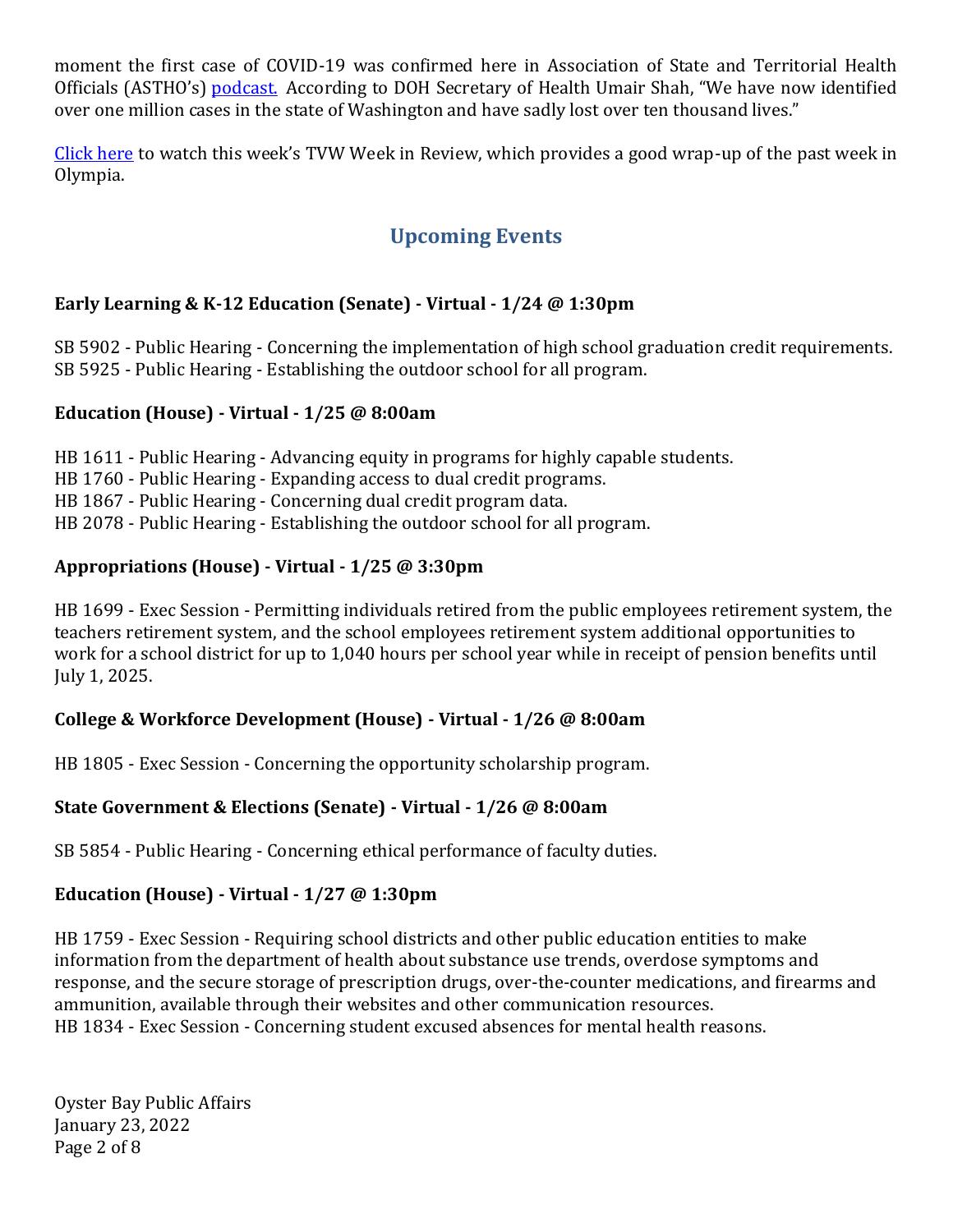HB 1900 - Public Hearing - Improving school districts' responses to complaints of discrimination, harassment, intimidation, and bullying.

HB 1941 - Public Hearing - Prohibiting active shooter scenarios for school safety-related drills.

## **Early Learning & K-12 Education (Senate) - Virtual - 1/28 @ 8:00am**

SB 5537 - Exec Session - Changing compulsory school attendance requirements for children five, six, and seven years of age. SB 5594 - Exec Session - Concerning public school instruction in awareness of bone marrow donation.

#### **Education (House) - Virtual - 1/28 @ 10:00am**

HB 1611 - Exec Session - Advancing equity in programs for highly capable students. HB 1760 - Exec Session - Expanding access to dual credit programs.

HB 1791 - Public Hearing - Concerning reprimands for professional educators.

HB 1867 - Exec Session - Concerning dual credit program data.

#### **Behavioral Health Subcommittee to Health & Long Term Care (Senate) - Virtual - 1/28 @ 10:30am**

SB 5644 - Exec Session - Concerning providing quality behavioral health co-response services.

| <b>Bill Details</b>         |                                                                                                                                                     | <b>Status</b>       | <b>Sponsor</b> |
|-----------------------------|-----------------------------------------------------------------------------------------------------------------------------------------------------|---------------------|----------------|
| <b>SHB 1162</b>             | <b>High school graduation</b><br>Concerning high school graduation credit and pathway options.                                                      | Passed, H Education | Stonier        |
| <b>HB 1590</b><br>(SB 5563) | <b>Enrollment stabilization</b><br>Concerning enrollment stabilization funding to address enrollment declines due to the COVID-19<br>pandemic.      | H Approps           | Dolan          |
| <b>HB1601</b>               | <b>Student homelessness pilot</b><br>Expanding the students experiencing homelessness and foster youth pilot program.                               | H Approps           | Leavitt        |
| <b>HB 1611</b>              | <b>Highly capable students</b><br>H Education<br>Dolan<br>Advancing equity in programs for highly capable students.                                 |                     |                |
| <b>HB1664</b>               | Rule<br>Schools/support funding<br>H Exec Action<br>Concerning prototypical school formulas for physical, social, and emotional support in schools. |                     |                |
| <b>HB</b> 1699              | Work in retirement/schools                                                                                                                          | H Approps           | Bergquist      |

Oyster Bay Public Affairs January 23, 2022 Page 3 of 8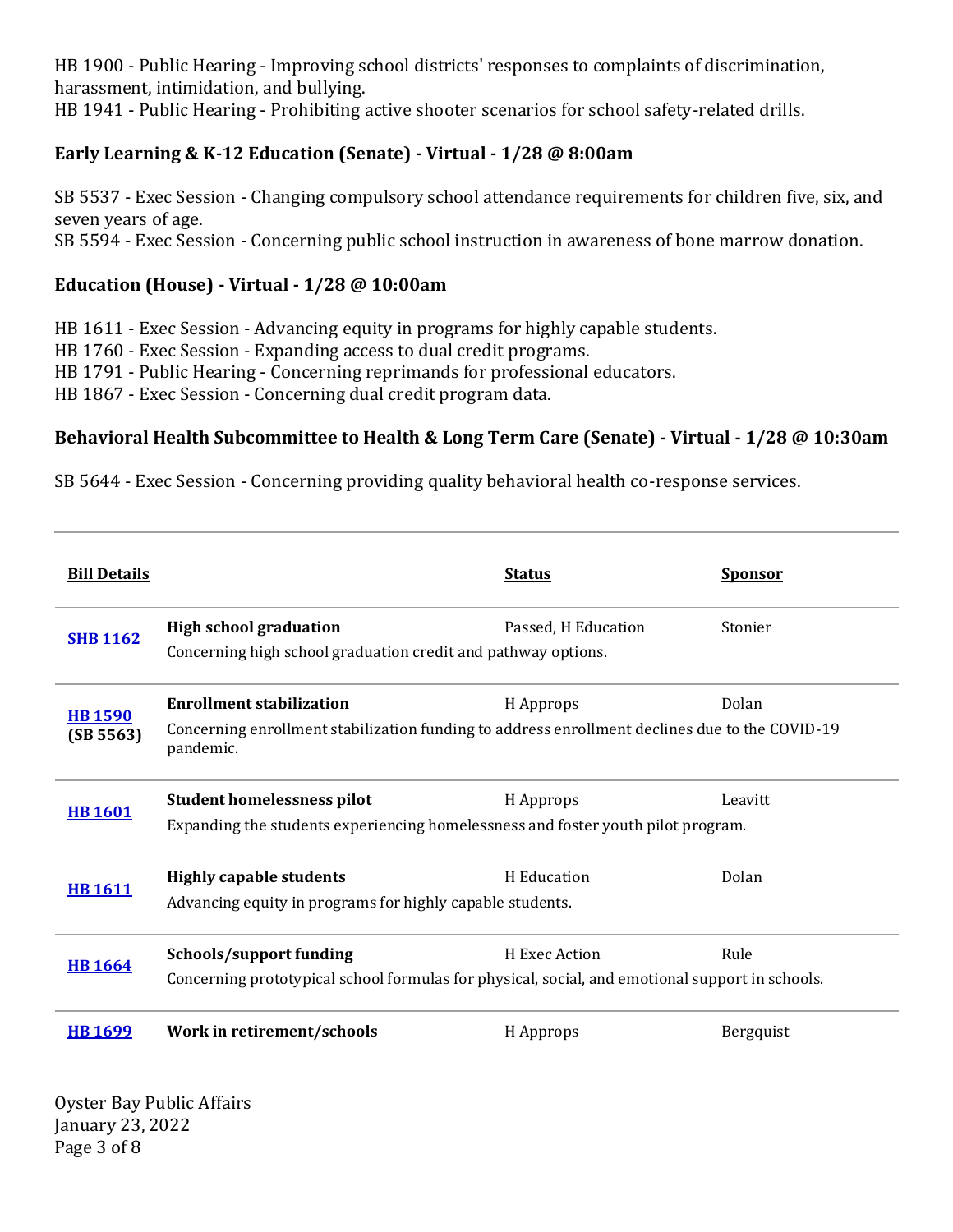Permitting individuals retired from the public employees retirement system, the teachers retirement system, and the school employees retirement system additional opportunities to work for a school district for up to 1,040 hours per school year while in receipt of pension benefits until July 1, 2025.

| <b>SHB 1746</b>             | Students/COVID-19 pandemic<br>Updating the 2015 report and recommendations for supporting student success through measuring<br>and mitigating community risk and protective predictors since the emergence of the COVID-19<br>pandemic.                                                                                                                                                                                   | <b>HEDDPS</b>    | Ortiz-Self |  |
|-----------------------------|---------------------------------------------------------------------------------------------------------------------------------------------------------------------------------------------------------------------------------------------------------------------------------------------------------------------------------------------------------------------------------------------------------------------------|------------------|------------|--|
| <b>HB1759</b>               | Callan<br>School websites/drug info.<br>H Education<br>Requiring school districts and other public education entities to make information from the<br>department of health about substance use trends, overdose symptoms and response, and the secure<br>storage of prescription drugs, over-the-counter medications, and firearms and ammunition, available<br>through their websites and other communication resources. |                  |            |  |
| <b>HB1760</b>               | Dual credit program access<br>Expanding access to dual credit programs.                                                                                                                                                                                                                                                                                                                                                   | H Education      | Paul       |  |
| <b>HB1791</b>               | Prof. educator reprimands<br>Concerning reprimands for professional educators.                                                                                                                                                                                                                                                                                                                                            | H Education      | Harris     |  |
| <b>SHB 1800</b>             | <b>Behavioral health/minors</b><br>Increasing access to behavioral health services for minors.                                                                                                                                                                                                                                                                                                                            | <b>H CYFDPS</b>  | Eslick     |  |
| <b>HB 1805</b><br>(SB 5797) | Opportunity scholarship prog<br>Concerning the opportunity scholarship program.                                                                                                                                                                                                                                                                                                                                           | H Coll & Wkf Dev | Paul       |  |
| <b>HB 1834</b>              | Student absences/mental hlth<br>Concerning student excused absences for mental health reasons.                                                                                                                                                                                                                                                                                                                            | H Education      | Callan     |  |
| <b>HB 1836</b>              | Scholarships/disadv.groups<br>Awarding academic scholarships to members of underprivileged or disadvantaged groups.                                                                                                                                                                                                                                                                                                       | H Civil R & Judi | Shewmake   |  |
| <b>HB 1867</b>              | Dual credit program data<br>Concerning dual credit program data.                                                                                                                                                                                                                                                                                                                                                          | H Education      | Paul       |  |
| <b>HB 1883</b>              | <b>Youth lifeline</b><br>Establishing a lifeline for youth and young adults who have experienced or are at risk of entering into<br>public systems of care.                                                                                                                                                                                                                                                               | H Children, Yout | Chopp      |  |
| <b>SHB 1890</b>             | <b>Children behavioral health</b>                                                                                                                                                                                                                                                                                                                                                                                         | H CYFDPS         | Callan     |  |

Oyster Bay Public Affairs January 23, 2022 Page 4 of 8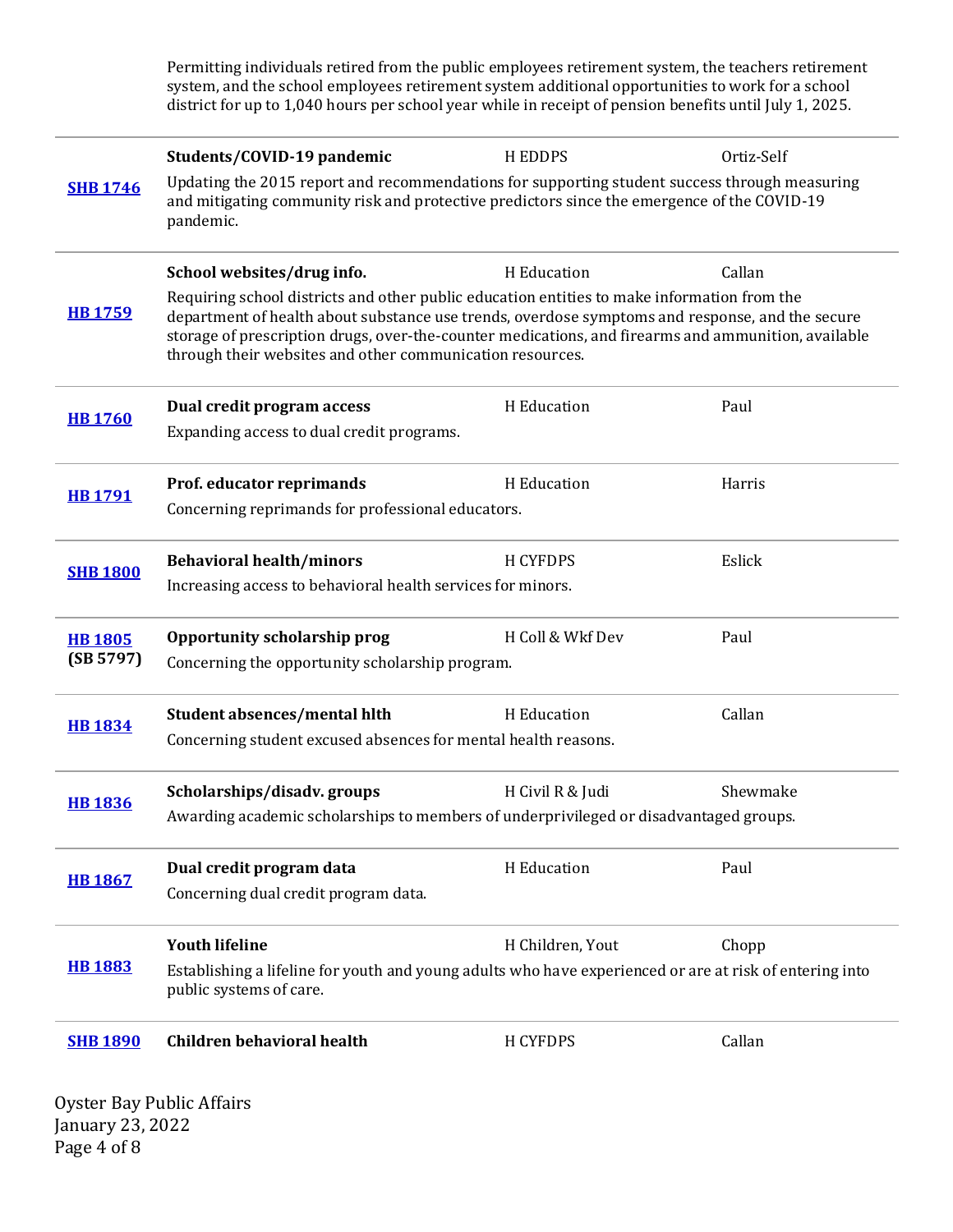Concerning the children and youth behavioral health work group.

| <b>HB 1900</b>                 | Schools/discrimination, etc.<br>Improving school districts' responses to complaints of discrimination, harassment, intimidation, and<br>bullying.                                                              | H Education   | Senn    |  |
|--------------------------------|----------------------------------------------------------------------------------------------------------------------------------------------------------------------------------------------------------------|---------------|---------|--|
| <b>HB1941</b>                  | <b>Active shooter drills</b><br>Prohibiting active shooter scenarios for school safety-related drills.                                                                                                         | H Education   | Walen   |  |
| <b>HB1985</b><br>(SSB<br>5595) | <b>Schools/support funding</b><br>Concerning prototypical school formulas for physical, social, and emotional support in schools.                                                                              | H Education   | Dolan   |  |
| <b>HB 2000</b>                 | <b>OSPI</b> basic education funds<br>Clarifying the duty of the superintendent of public instruction to distribute federal and state basic<br>education funds.                                                 | H Approps     | Rule    |  |
| <b>HB 2011</b>                 | <b>Skill center funding</b><br>Rule<br>H Approps<br>Funding for skill center students for classes in sending school districts with less than 3,000 students<br>and significant participation in skill centers. |               |         |  |
| <b>HB 2014</b><br>(SB 5905)    | <b>Outdoor school</b><br>Establishing the outdoor school for all program.                                                                                                                                      | H Education   | Rule    |  |
| <b>HB 2041</b>                 | <b>Health care for minors</b><br>Concerning greater consistency in the provision of health care services for minors under the age of 16.                                                                       | H HC/Wellness | Walsh   |  |
| <b>HB 2053</b>                 | Behavioral health work group<br>Creating a behavioral health work group to study the root causes of rising behavioral health issues in<br>Washington communities.                                              | H HC/Wellness | Dent    |  |
| <b>HB 2056</b>                 | K-12 instructional materials<br>Promoting academic transparency in public schools.                                                                                                                             | H Education   | Steele  |  |
| <b>HB 2078</b><br>(SB 5925)    | <b>Outdoor school</b><br>Establishing the outdoor school for all program.                                                                                                                                      | H Education   | Rule    |  |
| <b>HJR 4200</b><br>(Dead)      | <b>School district bonds</b><br>Amending the Constitution to allow a simple majority of voters voting to authorize school district<br>bonds.                                                                   | H Education   | Stonier |  |

Oyster Bay Public Affairs January 23, 2022 Page 5 of 8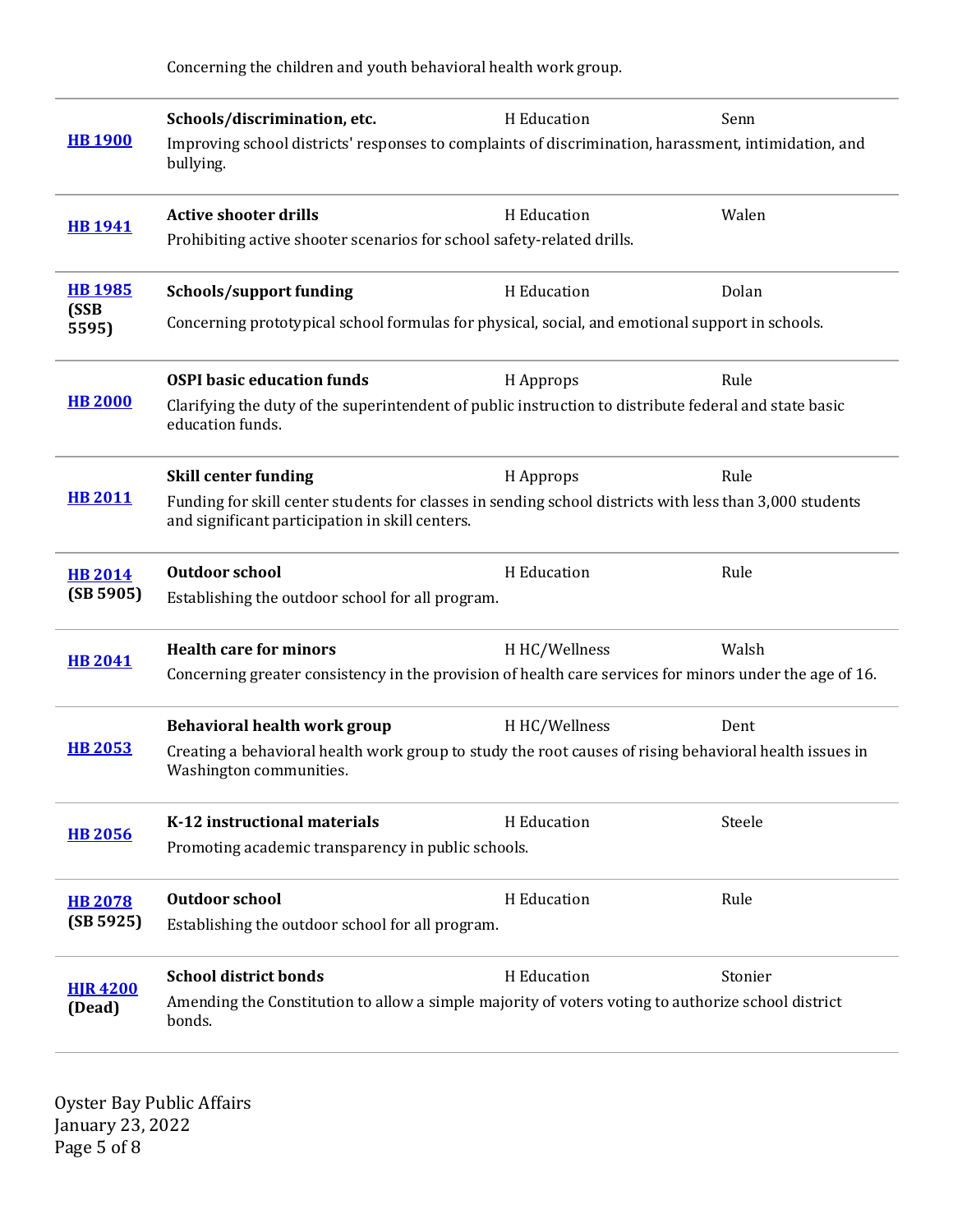| <b>SB 5043</b>  | <b>School employee housing</b>                                                                                                                                                         | S 3rd Reading   | Salomon      |  |
|-----------------|----------------------------------------------------------------------------------------------------------------------------------------------------------------------------------------|-----------------|--------------|--|
| (Dead)          | Providing housing to school district employees.                                                                                                                                        |                 |              |  |
| 2SSB            | Learning stabilization, etc.                                                                                                                                                           | S Rules X       | Hawkins      |  |
| 5147<br>(Dead)  | Exploring alternative school calendars.                                                                                                                                                |                 |              |  |
| 2SSB            | Youth safety tip line                                                                                                                                                                  | S Rules X       | <b>Brown</b> |  |
| 5327            | Creating a confidential youth safety and well-being tip line.                                                                                                                          |                 |              |  |
| <b>SSB 5376</b> | <b>Education ombuds awareness</b>                                                                                                                                                      | H Education     | Wilson       |  |
|                 | Promoting awareness of the governor's office of the education ombuds.                                                                                                                  |                 |              |  |
|                 | Collaborative school govern.                                                                                                                                                           | $S EL/K-12$     | Hasegawa     |  |
| <b>SB 5536</b>  | Establishing a collaborative school-based governance model.                                                                                                                            |                 |              |  |
|                 | <b>Compulsory school attendance</b>                                                                                                                                                    | $S EL/K-12$     | Wellman      |  |
| <b>SB 5537</b>  | Changing compulsory school attendance requirements for children five, six, and seven years of age.                                                                                     |                 |              |  |
|                 | <b>Early STEM metrics</b>                                                                                                                                                              | <b>SEDUDPS</b>  | Wilson       |  |
| <b>SSB 5553</b> | Providing data regarding early STEM metrics in the STEM education report card.                                                                                                         |                 |              |  |
| <b>SB 5563</b>  | <b>Enrollment stabilization</b>                                                                                                                                                        | S RecComm       | Wellman      |  |
| (HB<br>1590)    | Concerning enrollment stabilization funding to address enrollment declines due to the COVID-19<br>pandemic.                                                                            |                 |              |  |
| <b>SB 5594</b>  | Bone marrow donation aware.                                                                                                                                                            | $S EL/K-12$     | Short        |  |
|                 | Concerning public school instruction in awareness of bone marrow donation.                                                                                                             |                 |              |  |
| <b>SSB 5595</b> | Schools/support funding                                                                                                                                                                | S Ways & Means  | Wellman      |  |
| (HB<br>1985)    | Concerning prototypical school formulas for physical, social, and emotional support in schools.                                                                                        |                 |              |  |
|                 | <b>Health info. disclosure</b>                                                                                                                                                         | <b>S BHDP</b>   | Trudeau      |  |
| <b>SB 5596</b>  | Conforming disclosure restrictions for mental health counselors, marriage and family therapists, and<br>social workers to the requirements of the Uniform Health Care Information Act. |                 |              |  |
|                 | Apprenticeship programs                                                                                                                                                                | S Labor, Comm & | Keiser       |  |
| <b>SB 5600</b>  | Concerning the sustainability and expansion of state registered apprenticeship programs.                                                                                               |                 |              |  |
|                 | <b>School district boards</b>                                                                                                                                                          | $S EL/K-12$     | Short        |  |

Oyster Bay Public Affairs January 23, 2022 Page 6 of 8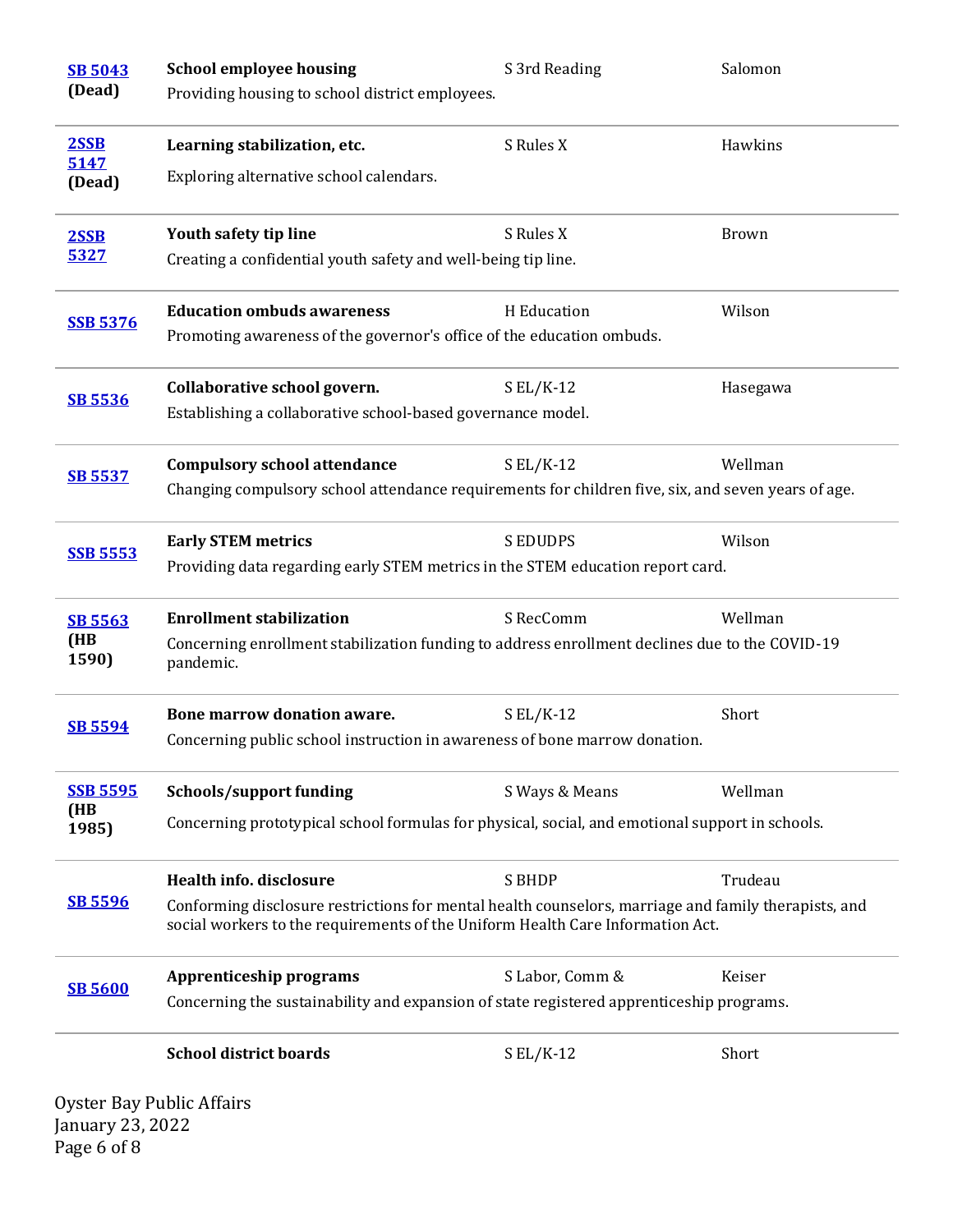| <b>SB 5601</b><br>(HB<br>1986) | Empowering school district boards of directors.                                                                                                                                                        |                   |              |  |
|--------------------------------|--------------------------------------------------------------------------------------------------------------------------------------------------------------------------------------------------------|-------------------|--------------|--|
|                                | Early learning/basic ed.                                                                                                                                                                               | $S EL/K-12$       | Hasegawa     |  |
| <b>SB 5630</b>                 | Expanding the statutory program of basic education to include the basic education program of early<br>learning.                                                                                        |                   |              |  |
|                                | <b>Mental health prof. licenses</b>                                                                                                                                                                    | S Behavioral Hea  | Wagoner      |  |
| <b>SB 5638</b>                 | Concerning expediting approval for applicants for an associate license as a social worker, mental<br>health counselor, or marriage and family therapist.                                               |                   |              |  |
| <b>SB 5644</b>                 | <b>Behavioral health coresponse</b>                                                                                                                                                                    | S Behavioral Hea  | Wagoner      |  |
|                                | Concerning providing quality behavioral health co-response services                                                                                                                                    |                   |              |  |
| <b>SSB 5719</b>                | <b>Dual credit costs</b>                                                                                                                                                                               | S RecComm         | Mullet       |  |
|                                | Concerning dual credit costs.                                                                                                                                                                          |                   |              |  |
| <b>SB 5720</b>                 | <b>Student financial literacy</b>                                                                                                                                                                      | $S EL/K-12$       | Mullet       |  |
|                                | Providing student financial literacy education.                                                                                                                                                        |                   |              |  |
| <b>SB 5735</b>                 | Async. instructional hours                                                                                                                                                                             | $SL/K-12$         | Dhingra      |  |
|                                | Counting asynchronous instructional hours towards those required by the instructional program of<br>basic education.                                                                                   |                   |              |  |
|                                | COVID-19 vaccine/children                                                                                                                                                                              | $S EL/K-12$       | <b>Braun</b> |  |
| <b>SB 5777</b>                 | Addressing the vaccination for COVID-19 requirement for children attending schools or day care<br>centers.                                                                                             |                   |              |  |
|                                | Superintendent, appointing                                                                                                                                                                             | $SL/K-12$         | Carlyle      |  |
| <b>SB 5820</b>                 | Appointing the superintendent of public instruction.                                                                                                                                                   |                   |              |  |
|                                | <b>Faculty duties/ethics</b>                                                                                                                                                                           | S State Govt & El | Randall      |  |
| <b>SB 5854</b>                 | Concerning ethical performance of faculty duties.                                                                                                                                                      |                   |              |  |
|                                | <b>Education/parent rights</b>                                                                                                                                                                         | $S EL/K-12$       | Dozier       |  |
| <b>SB 5858</b>                 | Establishing parents' bill of rights related to their child's public education.                                                                                                                        |                   |              |  |
|                                | Homeless youth/health care                                                                                                                                                                             | S Law & Justice   | Trudeau      |  |
| <b>SB 5883</b>                 | Concerning an unaccompanied homeless youth's ability to provide informed consent for that minor<br>patient's own health care, including nonemergency, outpatient, and primary care services, including |                   |              |  |

Oyster Bay Public Affairs January 23, 2022 Page 7 of 8